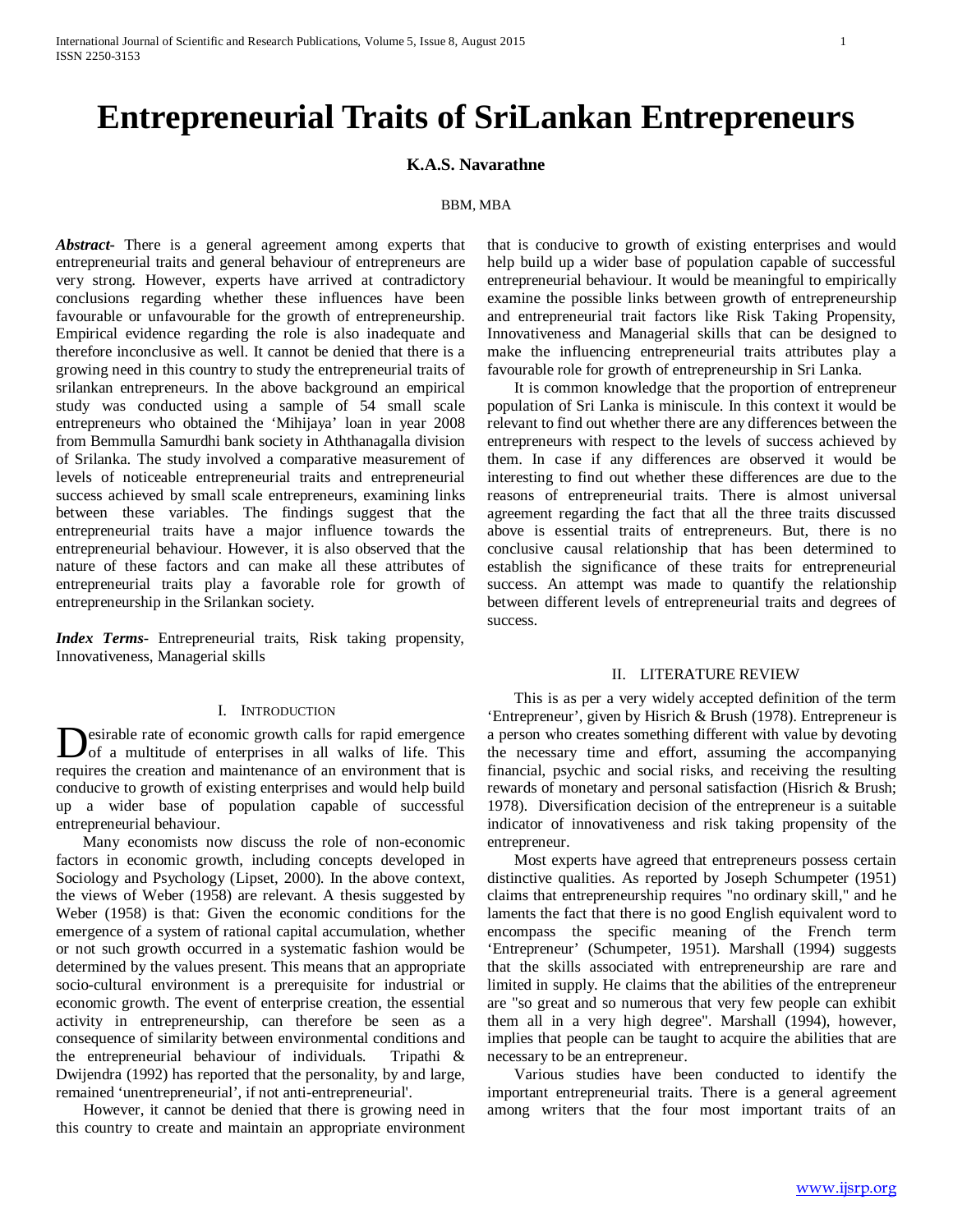entrepreneur are his Risk taking propensity, Innovativeness and Managerial skills.

 Weber (1958) suggested that: Given the economic conditions for the emergence of a system of rational capital accumulation, whether or not such growth occurred in a systematic fashion would be determined by the values present. The event of enterprise creation, the essential activity for entrepreneurship, can be seen as the consequence of congruence between environmental conditions and the entrepreneurial behavior of individuals determined (Robinson et al 1991). From the above discussion it can be inferred that an individual develops the above-mentioned entrepreneurial attributes through his upbringing as he undergoes the process of socialization in a given society promote entrepreneurship.

#### *A. Risk Taking Propensity*

 Taking decisions and acting on an uncertainty is understood as a risk-taking activity. Risk taking propensity is undoubtedly the most widely discussed entrepreneurial trait. Although it has not been empirically established that Risk taking is a distinguishing characteristic of entrepreneurs there is almost universal agreement on the fact that it is an essential trait found among entrepreneurs all over the world (Hisrich & Peters, 1998). Risk taking, whether financial, social, or psychological, is an integral part of the entrepreneurial process. All recent definitions of entrepreneurship mention a risk-taking component. Cantillon (1975) who was the first to formally define the term 'Entrepreneur', explained that the entrepreneur is a specialist in taking on risk. He "insures" workers by buying their products for resale before consumers have indicated how much they are willing to pay for them. The workers receive an assured income, while the entrepreneur bears the risk caused by price fluctuations in consumer markets. (Cantillon, 1755).

 Knight (1921) refined this idea. To Knight (1921), "entrepreneurs bear the responsibility and the consequences of making decisions under conditions of uncertainty, that is, where the uniqueness of the situation denies an objective, qualitatively determinate probability." He distinguished between risk, which is insurable, and uncertainty, which is not. Risk relates to recurring events whose relative frequency is known from past experience, while uncertainty relates to unique events whose probability can only be subjectively estimated. Changes affecting the marketing of consumer products generally fall in the uncertainty category. Individual tastes, for example, are affected by group culture, which, in turn, depends on fashion trends that are essentially unique. Insurance companies exploit the law of large numbers to reduce the overall burden of risks by "pooling" them. Knight (1921) observed that while the entrepreneur can "lay off" risks much like insurance companies do, he is left to bear the uncertainties himself. He is content to do this because his profit compensates him for the psychological cost involved.

 *H1*: *Higher the risk taking propensity of the entrepreneur higher the business success*

#### *B. Innovativeness*

 The concept of innovation and newness is an integral part of entrepreneurship. It was Schumpeter (1934) who associated innovativeness with entrepreneurship for the first time.

According to him Innovativeness involves doing something new. The newness can consist of anything from a new product to a new distribution system to developing a new organizational structure (Schumpeter, 1934).

 There is a lot of disagreement regarding the definition of innovation. Kirzner (1985) suggests that the process of innovation is actually that of spontaneous "undeliberate learning". Thus, the necessary characteristic of an entrepreneur is alertness, and no intrinsic skills-other than that of recognizing opportunities, are necessary. Other economists of the innovation school claim that entrepreneurs have special skills that enables them to participate in the process of innovation.

 Drucker (1985) referred to the process of innovation as it occurs in developed countries as, "creative imitation of innovations made in the developed countries." The term appears initially paradoxical; however, it is quite descriptive of the process of innovation that actually occurs in the developing nations. Creative imitation takes place when the imitators better understand how an innovation can be applied, used, or sold in their particular market niche (namely their own countries) than do the people who actually created or discovered the original innovation.

 *H2*: *Higher the innovativeness of the entrepreneur higher the business success*

#### *C. Managerial Skills*

 Managerial skills are also a very important trait of entrepreneurs. Managerial skills are required for ensuring smooth operations of the firm, effective planning, successfully coping with competition and for long-term survival and growth of an enterprise. According to Katz (1974) there are three types of managerial skills, technical, human and conceptual skills.

 *H3*: *Higher the managerial skills of the entrepreneur higher the business success*

 Accordingly, the conceptual framework (Figure 1) can be established as follows.



**Figure 1 - Conceptual Framework**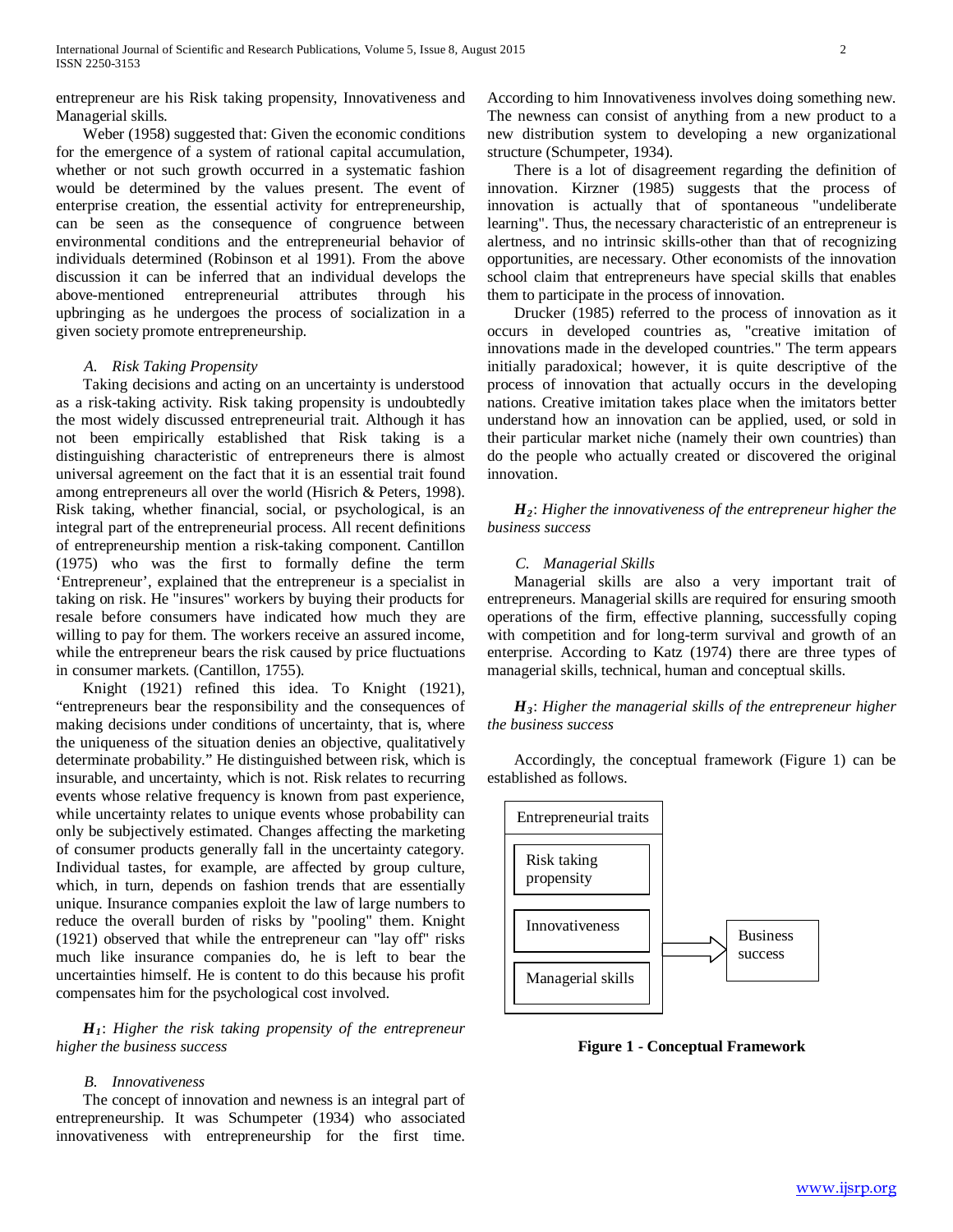International Journal of Scientific and Research Publications, Volume 5, Issue 8, August 2015 3 ISSN 2250-3153

## III. RESEARCH METHODOLOGY

 In the above background an empirical study was conducted on the entrepreneurs of Bemmulla Samurdhi bank society in Aththanagalla division of Srilanka. The study involved a comparative measurement of levels of entrepreneurial traits and success achieved by male and female entrepreneurs, examining links between these variables.

 A sample of 54 entrepreneurs was selected from the Bemmulla Samurdhi bank society in Aththanagalla division of Srilanka who took the mihijaya loan in year 2008. Relevant information was collected from the respondents with the help of the case study strategy. The findings reported in this paper are from a study carried out during 2013.

#### *A. Success of the Entrepreneur*

 Entrepreneurial success can be defined in many different ways. Comparison of the levels of success achieved by entrepreneurs is a difficult task. One may use some quantified performance indicators like financial performance, awards won or intangible measures like happiness, satisfaction etc. that may be difficult to quantify. On review of scales used for measurement of entrepreneurial success by Akhouri (1979) a set of 3 key variables was selected for measurement of success of the respondents of this study. These variables are growth in investments, growth in employees and growth in turnover of their enterprises.

 The reasons for this difference may be due to differences in their entrepreneurial traits. This will be explored later in this discussion.

 The scale for Measurement of success was based on a study of scales used by Akhouri (1979). For measurement of success three parameters were used:

- (a) Growth in investment
- (b) Growth in employees
- (c) Growth in turnover

 The performance of the unit of each respondent was rated on each of these variables on a 3- point scale and resulted (a) Economically successful commercial families - 18 families and (b) Economically unsuccessful commercial families – 36 families.

# IV. RESULTS AND DISCUSSION

#### *A. Risk Taking Propensity:*

 Risk Taking Propensity was in different percentages among the small scale entrepreneurs. Overall we find that a substantial proportion of respondents 34 (63%) have low level of Risk Taking propensity. This suggests that people in this region do not like to take high levels of risks for their ventures.

 Findings revealed that, if the commercial climate is favorable that is, there is an availability of market incentives, governmental support, and sufficient banking and transport facilities industrial entrepreneurship is bound to develop. In this approach the development of entrepreneurship that is, the employment of capital and other productive means for industrial production was placed in a broader political and economic frame.



#### *B. Innovativeness*

 52 (93%) of the respondents are showing their trait of innovativeness by locating new ways to market their products either by identifying a new market away from the village or by identifying new types of channels, new products and moving to new income generating activities. Innovations in the form of developing new innovative products or moving to new income generating activities were very few.



## *C. Managerial Skills*

 20 (37%) of business operators possess all the three managerial skills including planning of capitalization entrepreneurial opportunities, organizing effective resources allocation and decision making to create potential opportunity. 34 (63%) of business operators possess only the managerial skill relates to planning of capitalization entrepreneurial opportunities.